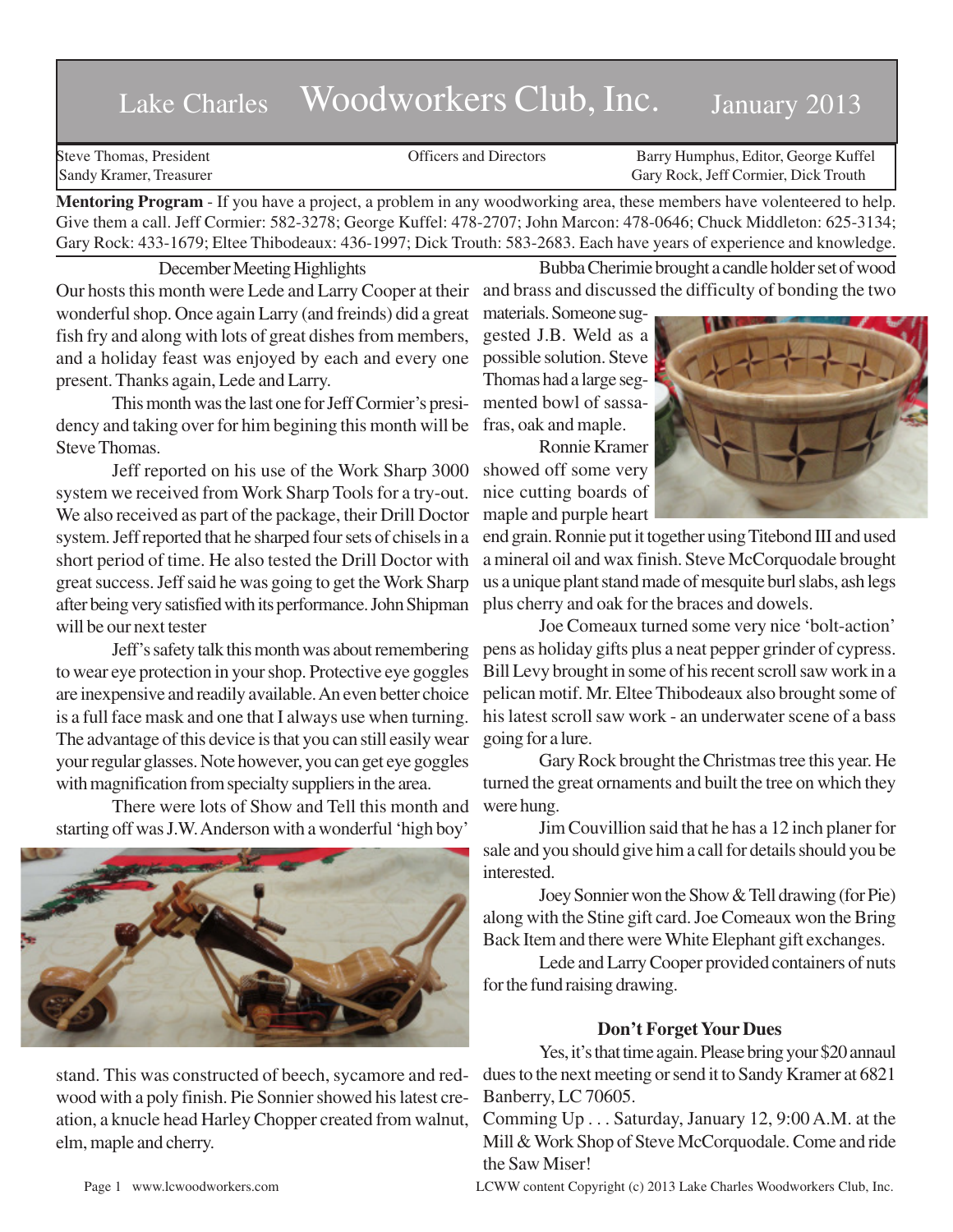#### Safety Issue Without Tools

During the Fall of last year I was cleaning, painting and repairing my rental home in preparation for re-renting it in December. I got everything done with just a few bumps and minor scrapes. The one job I was dreading was replacing several interior and at least one exterior door.

Interior doors are pretty easy to work with as these were of the hollow core type. They are light enough to easily handle, move and prepare for the installation of hardware. The exterior door though was solid core, 36 inches by 80 inches by 2-1/4 inches and very, very heavy. Just moving and clamping it up to rout the hinges was very difficult. I did have a router template that clamped to the door so that I could accurately cut the hinge mortises and bore the holes for the knob, deadbolt and latches.

The problem was the mounting of the door in an existing frame. What I should have done was to get someone to help but not having help available didn't stop me and that was the problem. Somehow the door got away from me, slapped me in the head, bent my glasses frames into my nose and right ear. I woke up under the door. I probably should have stopped right then and took a slow drive to the ER to get checked. But being a dedicated DIY person resulted in my getting the door in place, the hardware mounted and the locks installed after re-thinking how this should be done with a very heavy door and by myself.

My belief was that the most dangerous part of this process was working with the router and power drill. Those activities were thought through, step by step with careful attention to detail and power tool safety well in mind. Over the years I have preped, demounted and remounted many a door. This was not a danger that I anticipated. The lesson learned is to evaluate carefully the job at hand and never hesittate to call on a freind or neighbor when you feel unsafe doing even the simplest of jobs. *Barry Humphus*.

### Child Safety Glasses

If you've got children working with you in the shop, you want them to be safe. The number one in safety is safety glasses as Jeff Cormier suggested last month. Safety glasses that aren't comfortable won't be worn, and safety glasses that don't fit right aren't really all that safe. To protect the little eyes in your shop check out FastCap's Junior Size Safety Glasses \$5. Where most safety glasses are about 5-1/2" wide, the youth glasses are 5" wide. In addition to being great for kids, the Junior Sized glasses are handy for anyone, including adults, with a smaller head size. See them at www.fastcap.com or give them a call at 888-442-3748. They've got lots of other items of interest as well.

## Hands Saws of the Orient

While I would never call myself a woodworking purist, I have flattened broad planks of red oak with a scrub plane and hand cut dovetails. But mostly, that's what power tools and jigs are for. Every once in a while though, I marvel at the efficiency of a beautifully designed hand tool. In fact, you just might abandon your power tools and head off to the woods with some of these Japanese handsaws in your tool chest. A Japanese woodworker would never be without these.

There are some differences between Japanese and Western (European and American) style saws. First, Japanese saws have teeth oriented to cut on the pull stroke. Second, the handle is long like a tennis racquet, as opposed to a pistol grip typical of Western models. Lastly, Japanese saws have a super-thin kerf. In my view, all of these factors give Japanese saws superior performance. The pulling action ensures the blade remains taunt and straight when starting a cut. The super-thin blade is really light, and the angle of the handle makes it easy to control the pressure of the blade.

There are different sizes and types of Japanese saw, but two are special: the Ryoba and the mini-Dozuki. The Ryoba is larger, and has teeth on both edges of the blade; coarse teeth for ripping and fine teeth for crosscutting. The length of the blade makes for long pull strokes and therefore fast cutting and you can cross cut a 2 x 4 in seconds. The mini-Dozuki (there is a larger, less nimble full-sized Dozuki as well) has a small sharp hook at the end of the blade for cutting into the center of a panel of wood. It also has a stiffening rib running 3/4 the length of the blade which make it excel at fine joinery like dovetails. In fact, my mini-D was much admired when we did our dove-tail cutting learning experience at Dick Troth's shop last year.

The thin kerf means they make a negligible amount of dust, and super accurate cuts. The saws come with a comfortable, bamboo wrapped wood handle; the Ryoba only costs \$45.00 and the mini Dozuki is less than \$31.00. To make a great thing even better, replacement blades are available when the blades get dull or nicked.

Around the shop, the Ryoba is perfect for finishing stopped cuts on the table saw. I drop the ripping side of the saw into the table saw kerf and finish the cut to the line. The handle and pulling motion make it easy to hold the saw to one side of the wider table saw kerf leaving just a little cleanup with a chisel.

Then, I flip the saw over and crosscut the rest of the waste out. The cutting is fast and accurate. I don't have to get out my jigsaw or fish for extension cords. And, you don't even have to put on your ear protection! *Barry Humphus edited from Wood Magazine.*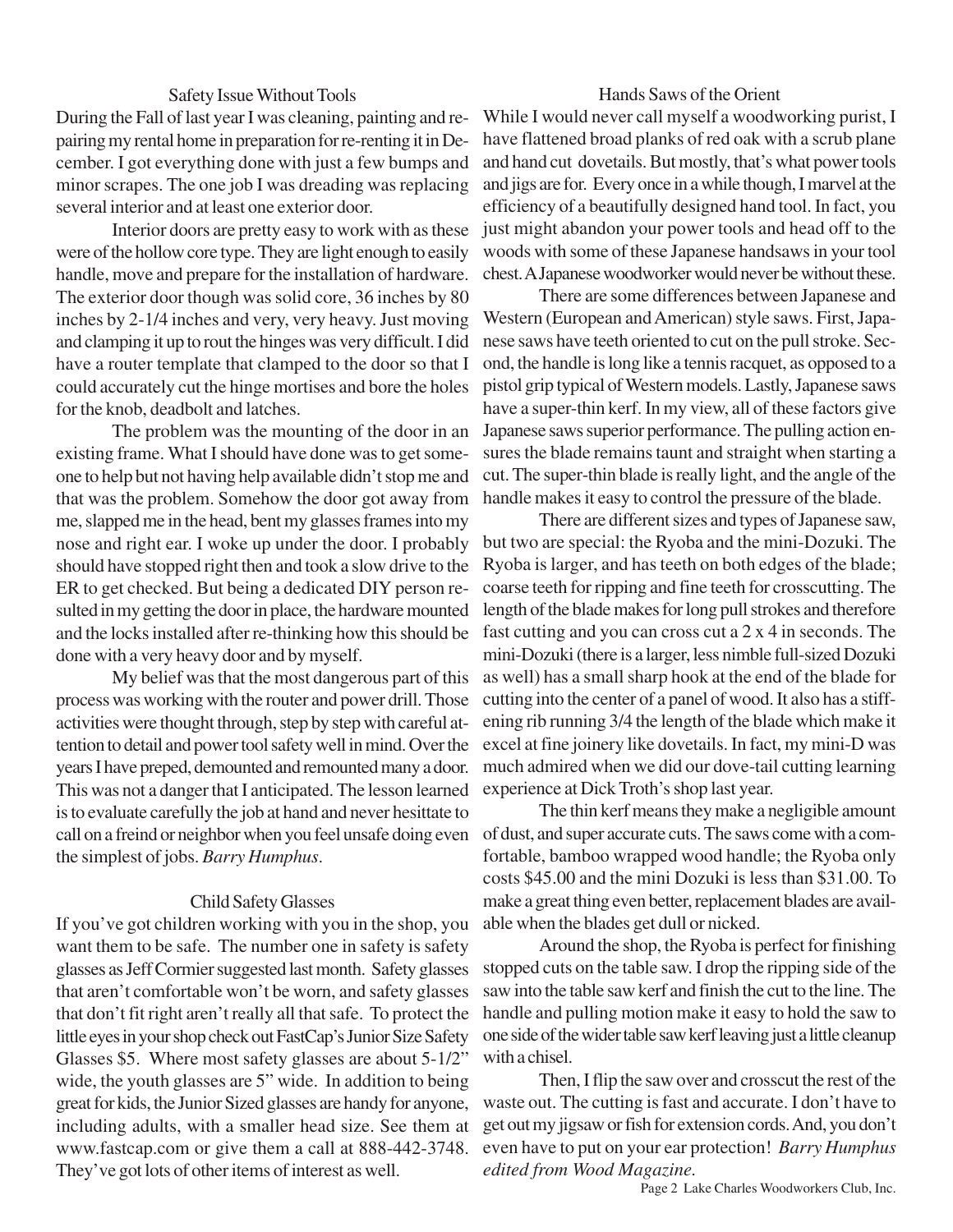### Wood Restoration with Oxalic Acid

Oxalic acid is a very useful material when it comes to furniture restoration, as well as restoring an outdoor deck made with pressure treated wood (such as pine).

Oxalic acid crystals are used in the restoration shop as a tool to bleach out rust stains from woods that contain tannin. When woods that contain tannin come into contact with moisture and iron, such as old nails and screws, a chemical reaction occurs. This reaction causes the surrounding areas of wood to turn black. We've all seen this effect on tops that were nailed down or around steel hinges.

An oxalic acid mixture will do wonders for wood that has been stripped and has that dull, grey and lifeless look. You can use it to bring back the natural color of outdoor decking as well.

Here are tips on how to mix and use this very useful product. You can get oxalic acid crystals at both Lowes and Home Depot. Ask them for deck maintenance products area.

Although oxalic acid is a relatively mild acid, always wear gloves when handling.

Use glass containers in which to mix the acid. Start by filling the jar two thirds full with hot water. Then add the crystals slowly, stirring as you go.

Keep adding crystals while stirring until the crystals begin to gather on the bottom of the jar.

Stop adding the crystals. You now have a saturated solution of oxalic acid that can be stored indefinitely. Just shake it up!

Apply the acid with an old wash cloth or plastic spray bottle making sure to wet the surface completely. If you have very throughly mixed and desolved the crystals, you can use a pressure washer with a soap feed but do not allow any undisolved crystals to go into the dispenser as this may clog your pressure sprayer. Also, after using, run fresh water through the washer to clear any residual acid mixture.

Do not bleach only the areas that are discolored. You have to bleach the the entire area like a chest top or a table top. Otherwise it would be very difficult for even an experienced finisher to blend the areas together.

Let the treatment dry and then wet again with water to see the results. Another application may be necessary.

Since this is an acid, it has to be neutralized before any finishing can take place. Flood the surface with clean water and baking soda to neutralize the acid two or three times and leave to dry at least overnight.

When completely dry, sand a small area lightly with 220 paper. If the sanding dust takes your breath away, neutralize again. Never mix oxalic acid with any other bleaches or chemicals. *Barry Humphus.*

Page 3 Lake Charles Woodworkers Club, Inc.

## Mitersaw Clean Cuts

Power mitersaws rank second only to tablesaws in woodshop popularity, and behind only circular saws at construction sites. So if you're among the many who regularly use a mitersaw, you'll find these tips will make your sawing safer and easier.

Cut, don't chop. Hurried house framers are particularly guilty of this: physically pushing the blade down into the wood as fast as they can. Of course, a good mitersaw with a sharp blade will cut faster than you can push it down anyway, but don't! All you end up doing is making a lousy cut. And how can you be sure your other hand will always be out of harm's way? Just take your time and let the mitersaw do the work.

Starting your cut when the work isn't flush against the fence and solidly on the table is the surest way I know of to destroy a good piece of wood-and a mitersaw. It can result in broken fences, broken blades, broken or cut upper and lower guards, and if you're lucky, only a general bad attitude for the rest of the day. Before you make a cut on your mitersaw, always make sure you have the board completely on the table and flush against the fence.

Cutting accurate miter angles on crown moldings with a standard (not compound) mitersaw can be one of the hardest trim jobs imaginable. That's because you mount most crown molding at an angle of 38° to the wall. Therefore, you need to hold the molding at this angle when you make the cut-not easy to do. And because there's not solid contact with both the fence and the table, a slip could put you in danger as well as damage the workpiece.

Here's a good way to make those cuts. Simply make a filler block by ripping a 2x4 to a 38° bevel on your tablesaw. Then, attach the filler block to your mitersaw fence with the 38° angle up, as shown in the drawing below. When you place the crown molding upside down against the filler block, the cut will come out perfectly. For even more control, clamp a scrap-wood stop at the base of the molding to prevent any tipping during the cut.

Unfortunately, I've not seen a universal fixture for cutting irregularly shaped wood, such as a dowel. But I do know that the trick to doing it safely is to clamp the work firmly against the fence and on the table. A handscrew will work, even for dowels.